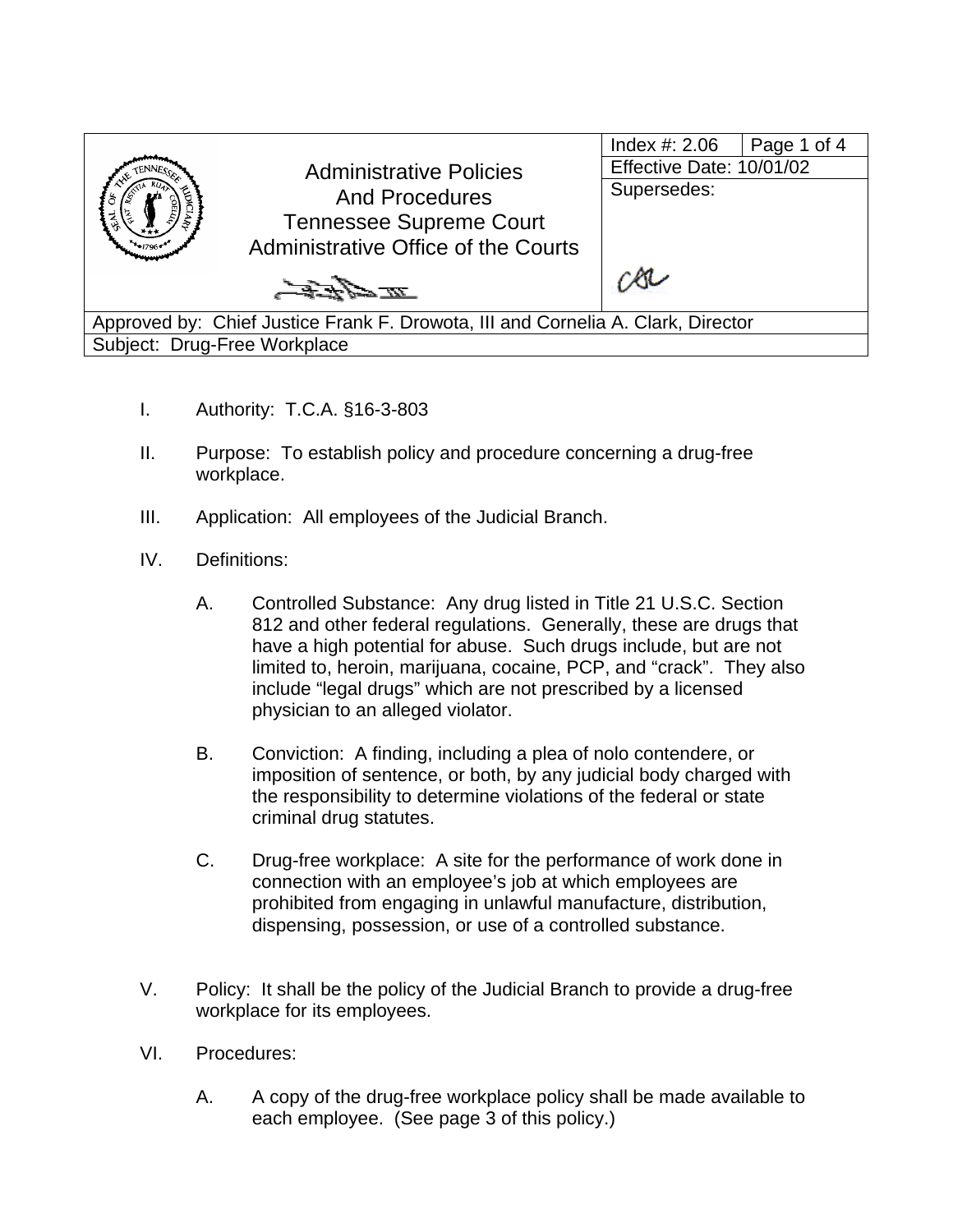| Subject: Drug-Free Workplace | Index #: 2.06 | $\vert$ Page 2 of 4 |
|------------------------------|---------------|---------------------|
|                              |               |                     |

- B. Each employee will be required to certify his or her acknowledgement of this policy and action to be taken if a conviction occurs. The signed acknowledgement shall be maintained in the employee's personnel file. (See page 4 of this policy.)
- C. Employees will be made aware of the State's Employee Assistance Program (EAP) and will be encouraged to seek assistance with any drug or alcohol related problems.
- D. As a condition of employment, the employee will notify their supervisor of any criminal drug statute conviction for a violation occurring in the workplace no later than five (5) days after such conviction.
- E. If an employee is convicted for violating any criminal drug statute while in the workplace, he or she will be subject to disciplinary action up to and including termination. Alternatively, the employee may be required to successfully complete a drug abuse program sponsored by an approved private or governmental institution.
- F. It shall be the policy of the Judicial Branch to notify those federal agencies funding any activity involving an employee who has been convicted of violating any criminal drug statute while in the workplace. Notification shall be within ten days of receipt of notice regarding such a conviction.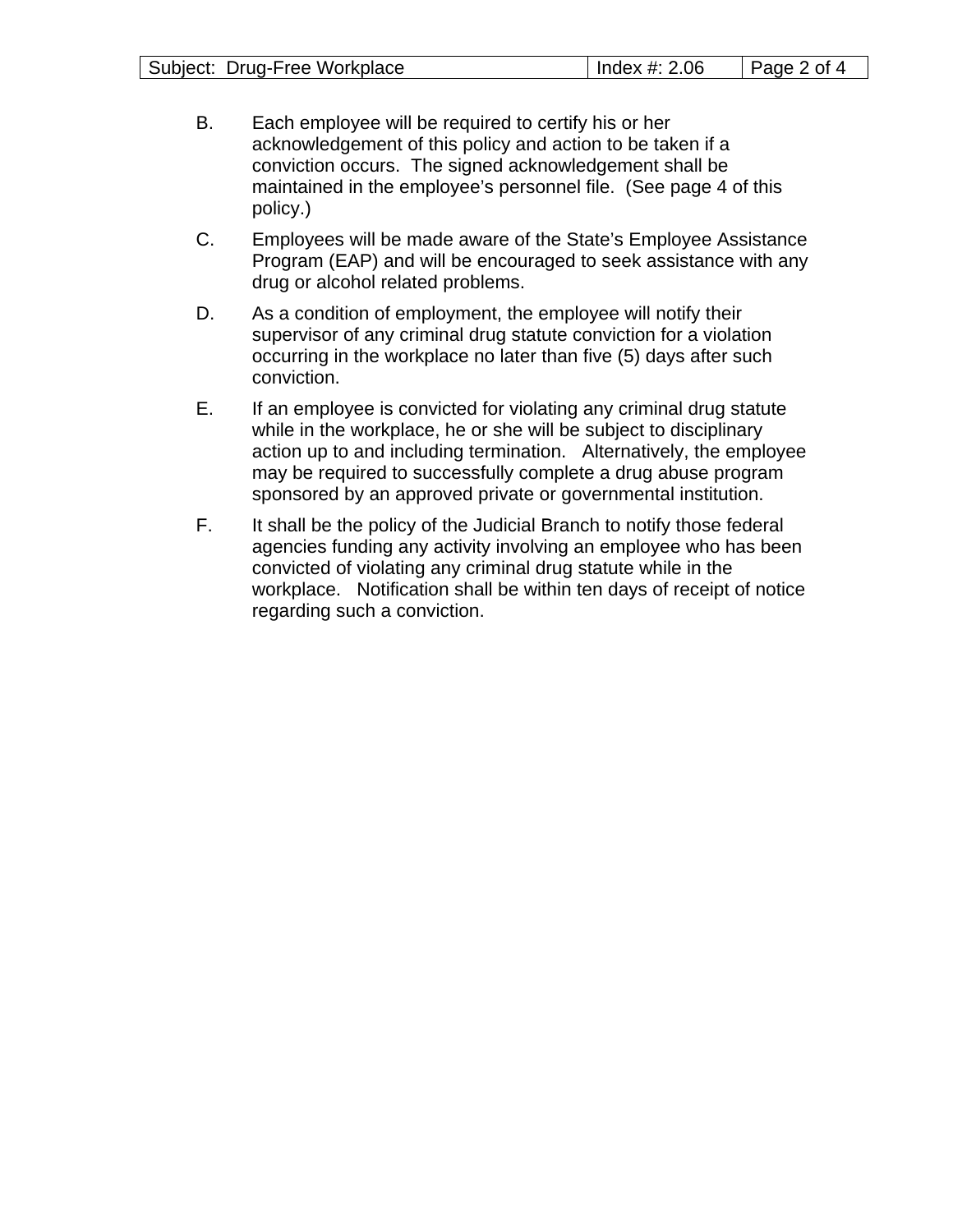## DRUG-FREE WORKPLACE POLICY

Illegal and excessive use of drugs has become an epidemic in our state. Any abuse/use at the workplace is the subject of immediate concern in our society. From a safety perspective, the users of drugs may impair the well being of all employees, the public at large, and result in damage to state property. Drug use may also seriously impair an employee's ability to perform his/her job; therefore, it is the policy of the State of Tennessee that the unlawful manufacture, distribution, dispensation, possession or use of a controlled substance in the state's workplace is prohibited. Any employee violating this policy will be subject to discipline up to and including termination. The specifics of this policy are as follows:

- 1. The unlawful manufacture, distribution, possession or use of a controlled substance is prohibited in or on the workplace. Such manufacture, distribution, possession or use while on the job or state property will subject the violator to discipline up to and including termination.
- 2. The term "controlled substance" means any drug listed in Title 21 U.S.C. Section 812 and other federal regulations. Generally, these are the drugs that have a high potential for abuse. Such drugs include, but are not limited to, heroin, marijuana, cocaine, PCP, and "Crack". They also include "legal drugs" which are not prescribed by a licensed physician to an alleged violator.
- 3. Each employee is required by law to inform the judicial branch within five (5) days after he/she is convicted for violation of any federal or state criminal drug statue where such violation occurred on state property. A conviction means a finding of guilt (including a plea of nolo contendere) or the imposition of a sentence by a judge or jury in any federal or state court.
- 4. If an employee is convicted of violating any criminal drug statue while on the workplace, he or she will be subject to discipline up to and including termination. Alternatively, the Judicial Branch may require the employee to successfully finish a drug abuse program sponsored by an approved private or governmental institution.

THE POLICY STATED HEREIN IS BEING ADOPTED BY THE JUDICIAL BRANCH IN COMPLIANCE WITH THE DRUG-FREE WORKPLACE ACT.

Chief Justice Frank F. Drowota, III

\_\_\_\_\_\_\_\_\_\_\_\_\_\_\_\_\_\_\_\_\_\_\_\_\_\_\_\_\_\_\_\_\_\_\_\_\_

 $\overline{\phantom{a}}$  ,  $\overline{\phantom{a}}$  ,  $\overline{\phantom{a}}$  ,  $\overline{\phantom{a}}$  ,  $\overline{\phantom{a}}$  ,  $\overline{\phantom{a}}$  ,  $\overline{\phantom{a}}$  ,  $\overline{\phantom{a}}$  ,  $\overline{\phantom{a}}$  ,  $\overline{\phantom{a}}$  ,  $\overline{\phantom{a}}$  ,  $\overline{\phantom{a}}$  ,  $\overline{\phantom{a}}$  ,  $\overline{\phantom{a}}$  ,  $\overline{\phantom{a}}$  ,  $\overline{\phantom{a}}$ 

\_\_\_\_\_\_\_\_\_\_\_\_\_\_\_\_\_\_\_\_\_\_\_\_\_\_\_\_\_\_\_\_\_\_\_\_\_

**Director**